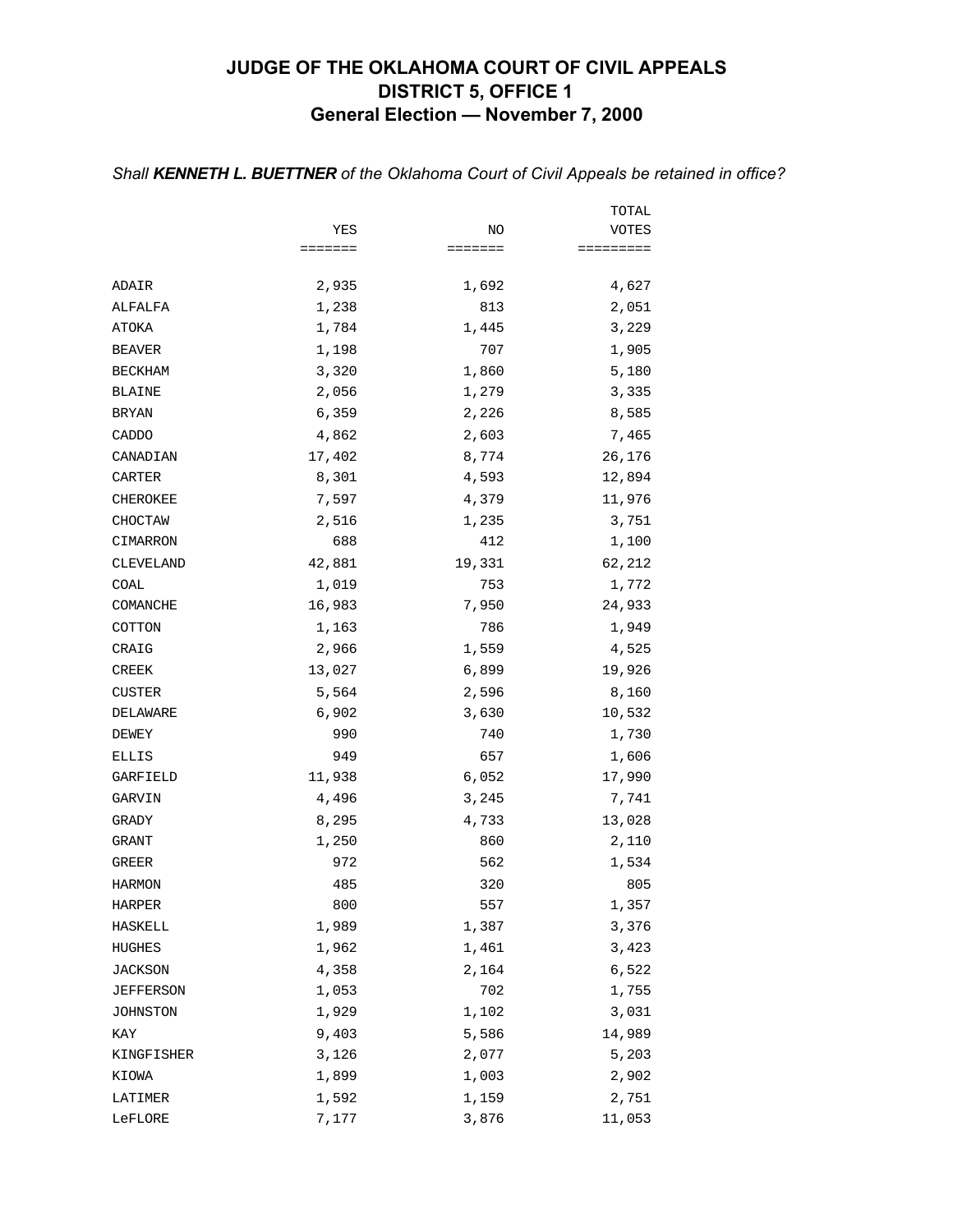# **JUDGE OF THE OKLAHOMA COURT OF CIVIL APPEALS DISTRICT 5, OFFICE 1 (continued)**

|                 |         |         | TOTAL     |
|-----------------|---------|---------|-----------|
|                 | YES     | NO      | VOTES     |
|                 | ======= | ======= | ========= |
| LINCOLN         | 5,597   | 4,051   | 9,648     |
| LOGAN           | 7,024   | 3,794   | 10,818    |
| LOVE            | 1,635   | 767     | 2,402     |
| MCCLAIN         | 5,225   | 3,299   | 8,524     |
| MCCURTAIN       | 4,624   | 2,803   | 7,427     |
| MCINTOSH        | 3,512   | 2,429   | 5,941     |
| MAJOR           | 1,700   | 1,092   | 2,792     |
| MARSHALL        | 2,396   | 1,218   | 3,614     |
| MAYES           | 7,095   | 4,465   | 11,560    |
| MURRAY          | 2,253   | 1,526   | 3,779     |
| MUSKOGEE        | 13,958  | 6,800   | 20,758    |
| NOBLE           | 2,459   | 1,562   | 4,021     |
| NOWATA          | 1,984   | 1,170   | 3,154     |
| OKFUSKEE        | 1,626   | 1,270   | 2,896     |
| OKLAHOMA        | 123,906 | 51,782  | 175,688   |
| OKMULGEE        | 6,766   | 3,900   | 10,666    |
| OSAGE           | 8,719   | 4,527   | 13,246    |
| OTTAWA          | 6,021   | 2,862   | 8,883     |
| PAWNEE          | 3,250   | 1,710   | 4,960     |
| PAYNE           | 13,999  | 6,570   | 20,569    |
| PITTSBURG       | 8,180   | 5,196   | 13,376    |
| PONTOTOC        | 6,636   | 3,605   | 10,241    |
| POTTAWATOMIE    | 11,439  | 7,005   | 18,444    |
| PUSHMATAHA      | 1,957   | 1,187   | 3,144     |
| ROGER MILLS     | 748     | 553     | 1,301     |
| <b>ROGERS</b>   | 16,968  | 7,631   | 24,599    |
| SEMINOLE        | 3,754   | 2,568   | 6,322     |
| SEQUOYAH        | 5,950   | 3,285   | 9,235     |
| <b>STEPHENS</b> | 8,686   | 5,806   | 14,492    |
| TEXAS           | 3,587   | 1,541   | 5,128     |
| TILLMAN         | 1,781   | 764     | 2,545     |
| TULSA           | 128,632 | 46,624  | 175,256   |
| WAGONER         | 11,920  | 5,847   | 17,767    |
| WASHINGTON      | 12,267  | 4,872   | 17,139    |
| WASHITA         | 2,237   | 1,244   | 3,481     |
| <b>WOODS</b>    | 2,331   | 1,029   | 3,360     |
| WOODWARD        | 3,897   | 2,054   | 5,951     |

### *Shall KENNETH L. BUETTNER of the Oklahoma Court of Civil Appeals be retained in office?*

670,143 322,173 992,316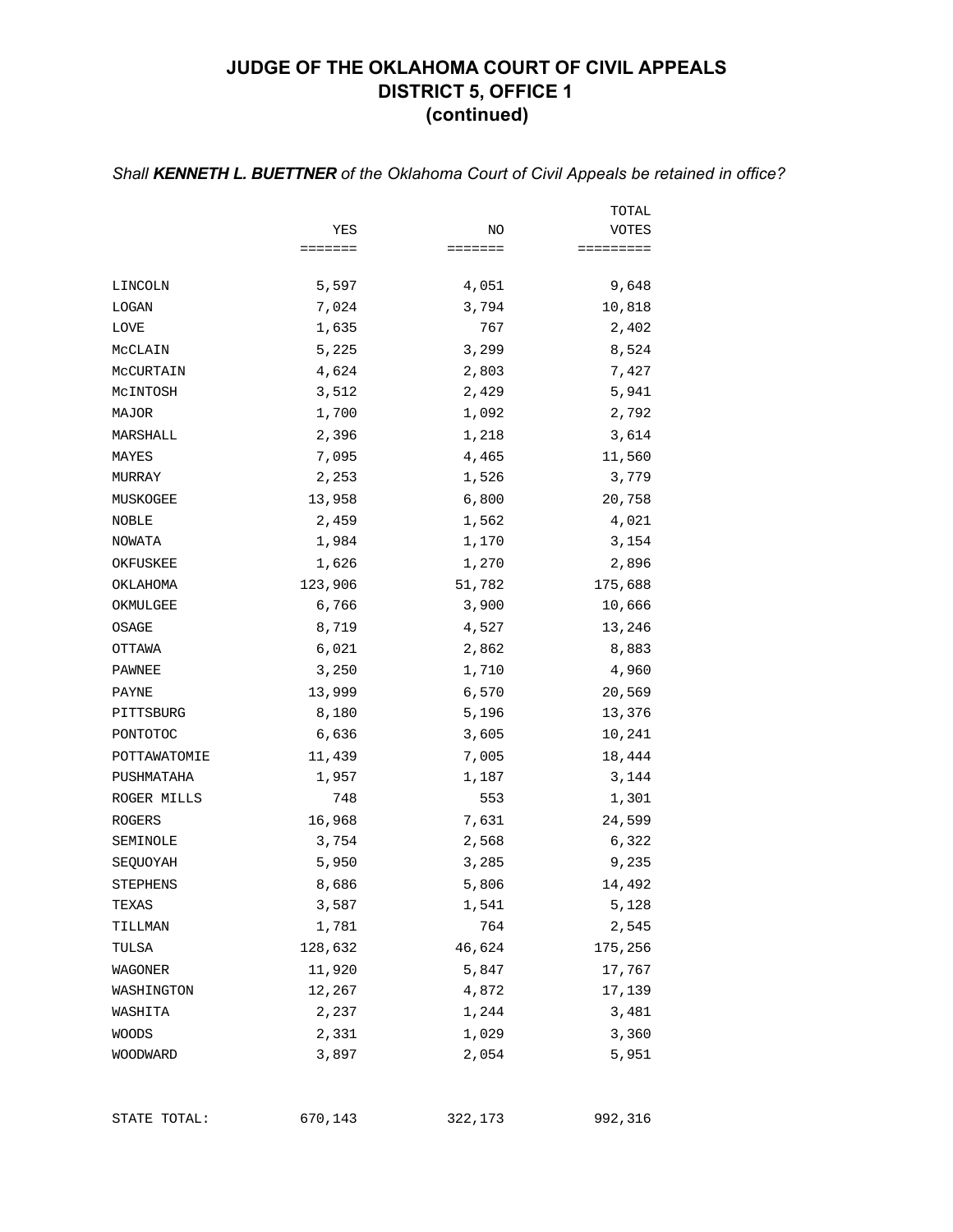### **JUDGE OF THE OKLAHOMA COURT OF CIVIL APPEALS DISTRICT 5, OFFICE 2 General Election — November 7, 2000**

|                |         |         | TOTAL        |
|----------------|---------|---------|--------------|
|                | YES     | NO      | <b>VOTES</b> |
|                | ======= | ======= | =========    |
| ADAIR          | 2,929   | 1,689   | 4,618        |
| ALFALFA        | 1,206   | 845     | 2,051        |
| ATOKA          | 1,784   | 1,438   | 3,222        |
| <b>BEAVER</b>  | 1,186   | 706     | 1,892        |
| <b>BECKHAM</b> | 3,315   | 1,844   | 5,159        |
| <b>BLAINE</b>  | 2,041   | 1,275   | 3,316        |
| <b>BRYAN</b>   | 6,357   | 2,198   | 8,555        |
| CADDO          | 4,821   | 2,593   | 7,414        |
| CANADIAN       | 17,312  | 8,711   | 26,023       |
| CARTER         | 8,375   | 4,473   | 12,848       |
| CHEROKEE       | 7,665   | 4,293   | 11,958       |
| CHOCTAW        | 2,521   | 1,218   | 3,739        |
| CIMARRON       | 680     | 410     | 1,090        |
| CLEVELAND      | 43,007  | 18,952  | 61,959       |
| COAL           | 1,020   | 750     | 1,770        |
| COMANCHE       | 17,241  | 7,618   | 24,859       |
| COTTON         | 1,173   | 762     | 1,935        |
| CRAIG          | 3,000   | 1,533   | 4,533        |
| <b>CREEK</b>   | 13,064  | 6,851   | 19,915       |
| CUSTER         | 5,532   | 2,612   | 8,144        |
| DELAWARE       | 7,004   | 3,541   | 10,545       |
| DEWEY          | 975     | 750     | 1,725        |
| ELLIS          | 952     | 644     | 1,596        |
| GARFIELD       | 11,887  | 6,047   | 17,934       |
| GARVIN         | 4,532   | 3,153   | 7,685        |
| GRADY          | 8,313   | 4,660   | 12,973       |
| GRANT          | 1,263   | 842     | 2,105        |
| GREER          | 928     | 592     | 1,520        |
| HARMON         | 484     | 319     | 803          |
| HARPER         | 799     | 542     | 1,341        |
| HASKELL        | 2,008   | 1,357   | 3,365        |
| HUGHES         | 1,972   | 1,436   | 3,408        |
| <b>JACKSON</b> | 4,394   | 2,100   | 6,494        |
| JEFFERSON      | 1,064   | 689     | 1,753        |
| JOHNSTON       | 1,942   | 1,077   | 3,019        |
| KAY            | 9,408   | 5,515   | 14,923       |
| KINGFISHER     | 3,038   | 2,126   | 5,164        |
| KIOWA          | 1,899   | 991     | 2,890        |
| LATIMER        | 1,587   | 1,160   | 2,747        |
| LeFLORE        | 7,194   | 3,834   | 11,028       |

### *Shall CARL B. JONES of the Oklahoma Court of Civil Appeals be retained in office?*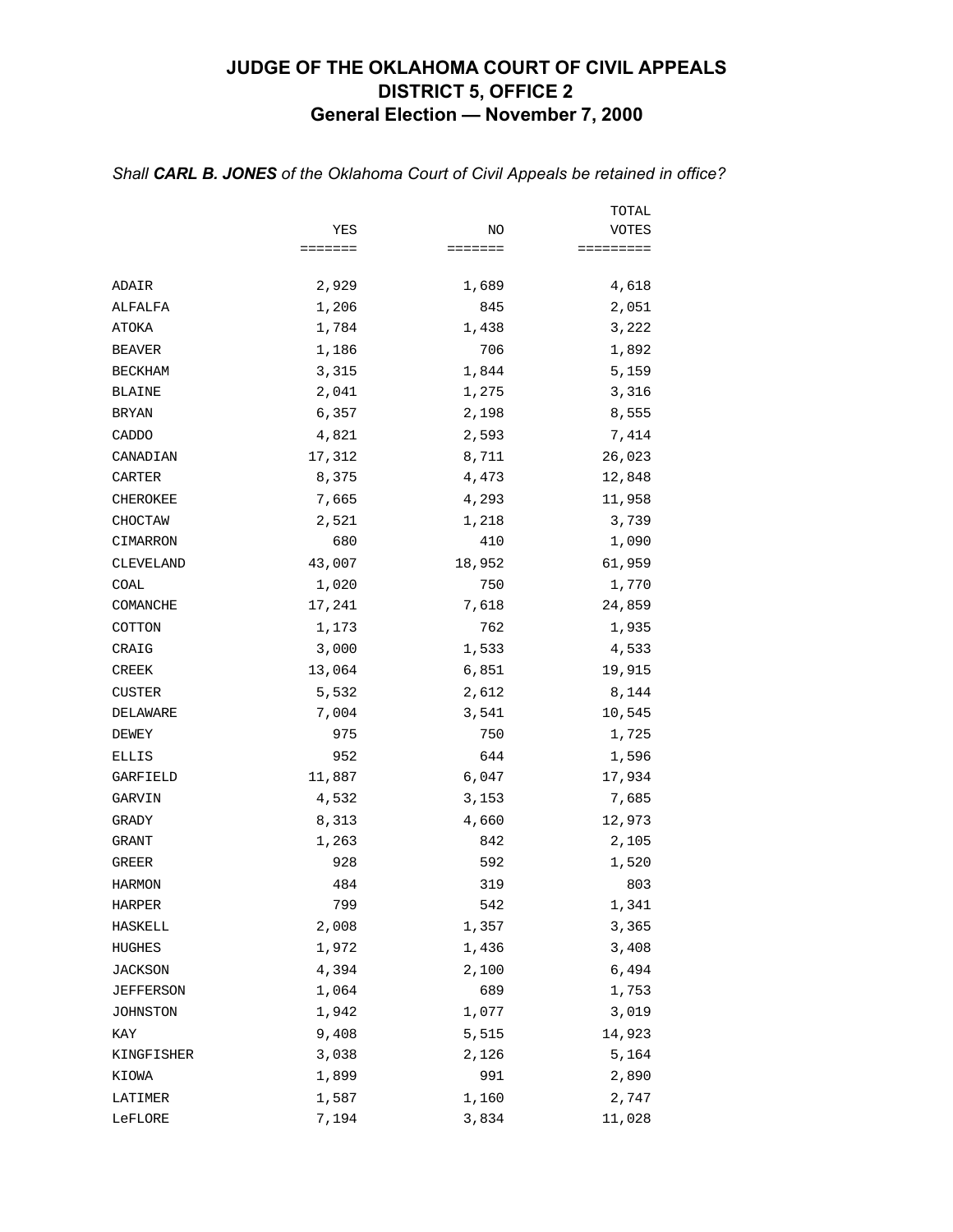## **JUDGE OF THE OKLAHOMA COURT OF CIVIL APPEALS DISTRICT 5, OFFICE 2 (continued)**

|                 |         |         | TOTAL     |
|-----------------|---------|---------|-----------|
|                 | YES     | NO      | VOTES     |
|                 | ======= | ======= | ========= |
| LINCOLN         | 5,625   | 3,977   | 9,602     |
| LOGAN           | 7,036   | 3,728   | 10,764    |
| LOVE            | 1,663   | 736     | 2,399     |
| MCCLAIN         | 5,219   | 3,281   | 8,500     |
| MCCURTAIN       | 4,662   | 2,744   | 7,406     |
| MCINTOSH        | 3,533   | 2,391   | 5,924     |
| MAJOR           | 1,668   | 1,121   | 2,789     |
| MARSHALL        | 2,413   | 1,184   | 3,597     |
| MAYES           | 7,096   | 4,444   | 11,540    |
| MURRAY          | 2,269   | 1,496   | 3,765     |
| MUSKOGEE        | 14,075  | 6,672   | 20,747    |
| NOBLE           | 2,472   | 1,531   | 4,003     |
| NOWATA          | 1,999   | 1,138   | 3,137     |
| OKFUSKEE        | 1,607   | 1,263   | 2,870     |
| OKLAHOMA        | 123,790 | 50,808  | 174,598   |
| OKMULGEE        | 6,789   | 3,826   | 10,615    |
| OSAGE           | 8,787   | 4,432   | 13,219    |
| OTTAWA          | 6,056   | 2,813   | 8,869     |
| PAWNEE          | 3,286   | 1,662   | 4,948     |
| PAYNE           | 14,146  | 6,408   | 20,554    |
| PITTSBURG       | 8,187   | 5,164   | 13,351    |
| PONTOTOC        | 6,659   | 3,510   | 10,169    |
| POTTAWATOMIE    | 11,569  | 6,803   | 18,372    |
| PUSHMATAHA      | 1,979   | 1,147   | 3,126     |
| ROGER MILLS     | 762     | 538     | 1,300     |
| ROGERS          | 17,031  | 7,566   | 24,597    |
| SEMINOLE        | 3,786   | 2,469   | 6,255     |
| SEQUOYAH        | 5,994   | 3,193   | 9,187     |
| <b>STEPHENS</b> | 8,764   | 5,707   | 14,471    |
| TEXAS           | 3,575   | 1,532   | 5,107     |
| TILLMAN         | 1,793   | 744     | 2,537     |
| TULSA           | 128,287 | 47,240  | 175,527   |
| WAGONER         | 11,931  | 5,843   | 17,774    |
| WASHINGTON      | 12,302  | 4,836   | 17,138    |
| WASHITA         | 2,241   | 1,223   | 3,464     |
| <b>WOODS</b>    | 2,329   | 1,020   | 3,349     |
| WOODWARD        | 3,905   | 2,015   | 5,920     |

### *Shall CARL B. JONES of the Oklahoma Court of Civil Appeals be retained in office?*

STATE TOTAL: 671,157 318,351 989,508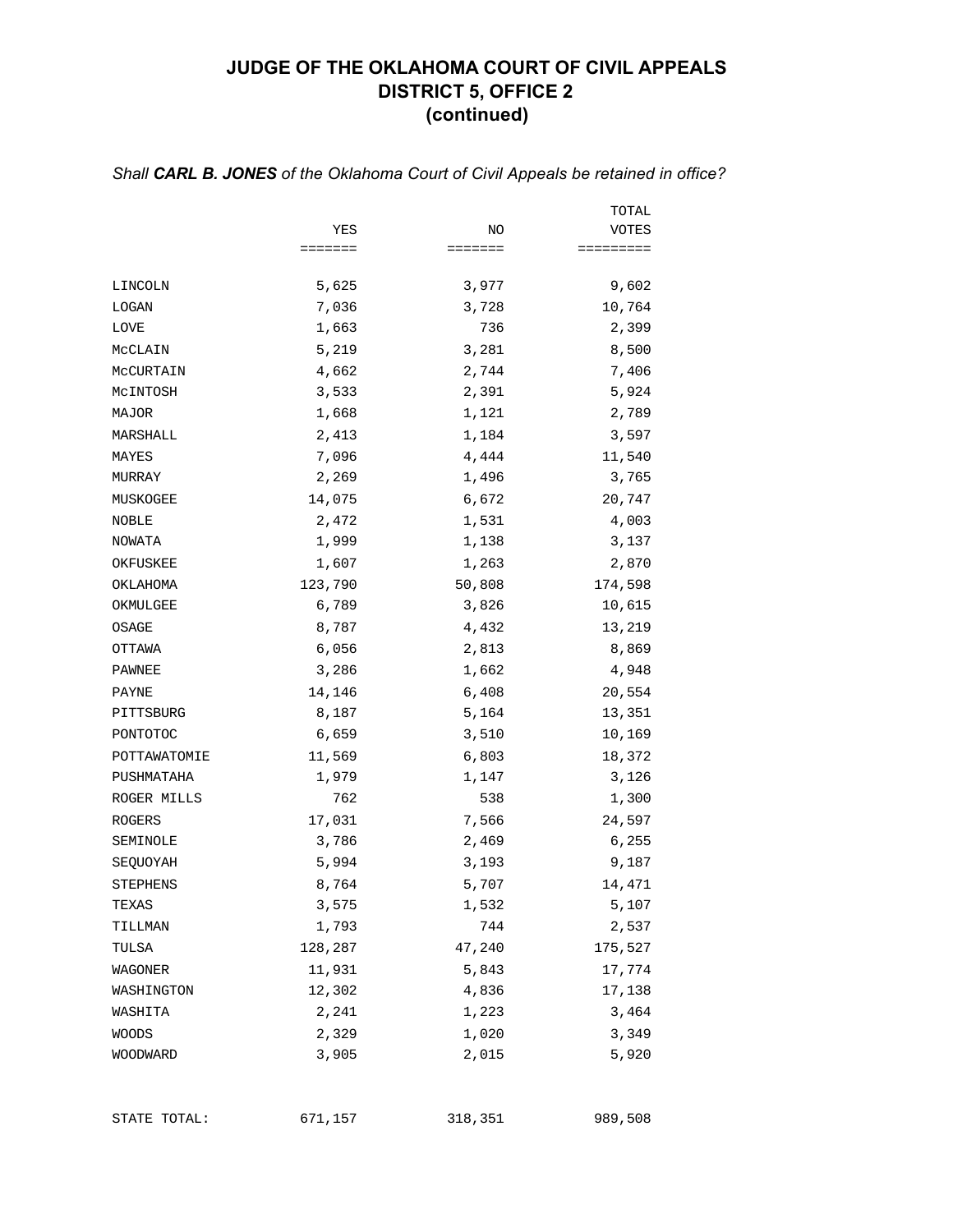### **JUDGE OF THE OKLAHOMA COURT OF CIVIL APPEALS DISTRICT 6, OFFICE 1 General Election — November 7, 2000**

|                |         |         | TOTAL     |
|----------------|---------|---------|-----------|
|                | YES     | NO      | VOTES     |
|                | ======= | ======= | ========= |
| ADAIR          | 3,001   | 1,678   | 4,679     |
| ALFALFA        | 1,258   | 799     | 2,057     |
| ATOKA          | 1,834   | 1,398   | 3,232     |
| <b>BEAVER</b>  | 1,221   | 681     | 1,902     |
| <b>BECKHAM</b> | 3,559   | 1,697   | 5,256     |
| <b>BLAINE</b>  | 2,093   | 1,251   | 3,344     |
| BRYAN          | 6,526   | 2,091   | 8,617     |
| CADDO          | 4,997   | 2,477   | 7,474     |
| CANADIAN       | 17,752  | 8,386   | 26,138    |
| CARTER         | 8,605   | 4,308   | 12,913    |
| CHEROKEE       | 7,891   | 4,135   | 12,026    |
| CHOCTAW        | 2,575   | 1,184   | 3,759     |
| CIMARRON       | 711     | 382     | 1,093     |
| CLEVELAND      | 43,685  | 18,432  | 62,117    |
| COAL           | 1,029   | 741     | 1,770     |
| COMANCHE       | 17,587  | 7,331   | 24,918    |
| COTTON         | 1,202   | 748     | 1,950     |
| CRAIG          | 3,029   | 1,509   | 4,538     |
| <b>CREEK</b>   | 13,300  | 6,653   | 19,953    |
| <b>CUSTER</b>  | 5,730   | 2,466   | 8,196     |
| DELAWARE       | 7,116   | 3,456   | 10,572    |
| DEWEY          | 1,033   | 702     | 1,735     |
| ELLIS          | 999     | 624     | 1,623     |
| GARFIELD       | 12,206  | 5,798   | 18,004    |
| GARVIN         | 4,683   | 3,023   | 7,706     |
| GRADY          | 8,587   | 4,450   | 13,037    |
| GRANT          | 1,301   | 809     | 2,110     |
| GREER          | 1,294   | 454     | 1,748     |
| <b>HARMON</b>  | 538     | 293     | 831       |
| HARPER         | 822     | 529     | 1,351     |
| HASKELL        | 2,057   | 1,328   | 3,385     |
| <b>HUGHES</b>  | 2,010   | 1,407   | 3,417     |
| JACKSON        | 4,514   | 2,034   | 6,548     |
| JEFFERSON      | 1,099   | 669     | 1,768     |
| JOHNSTON       | 2,015   | 1,026   | 3,041     |
| KAY            | 9,595   | 5,370   | 14,965    |
| KINGFISHER     | 3,129   | 2,049   | 5,178     |
| KIOWA          | 1,983   | 950     | 2,933     |
| LATIMER        | 1,631   | 1,129   | 2,760     |
| LeFLORE        | 7,359   | 3,694   | 11,053    |

### *Shall JAMES P. GARRETT of the Oklahoma Court of Civil Appeals be retained in office?*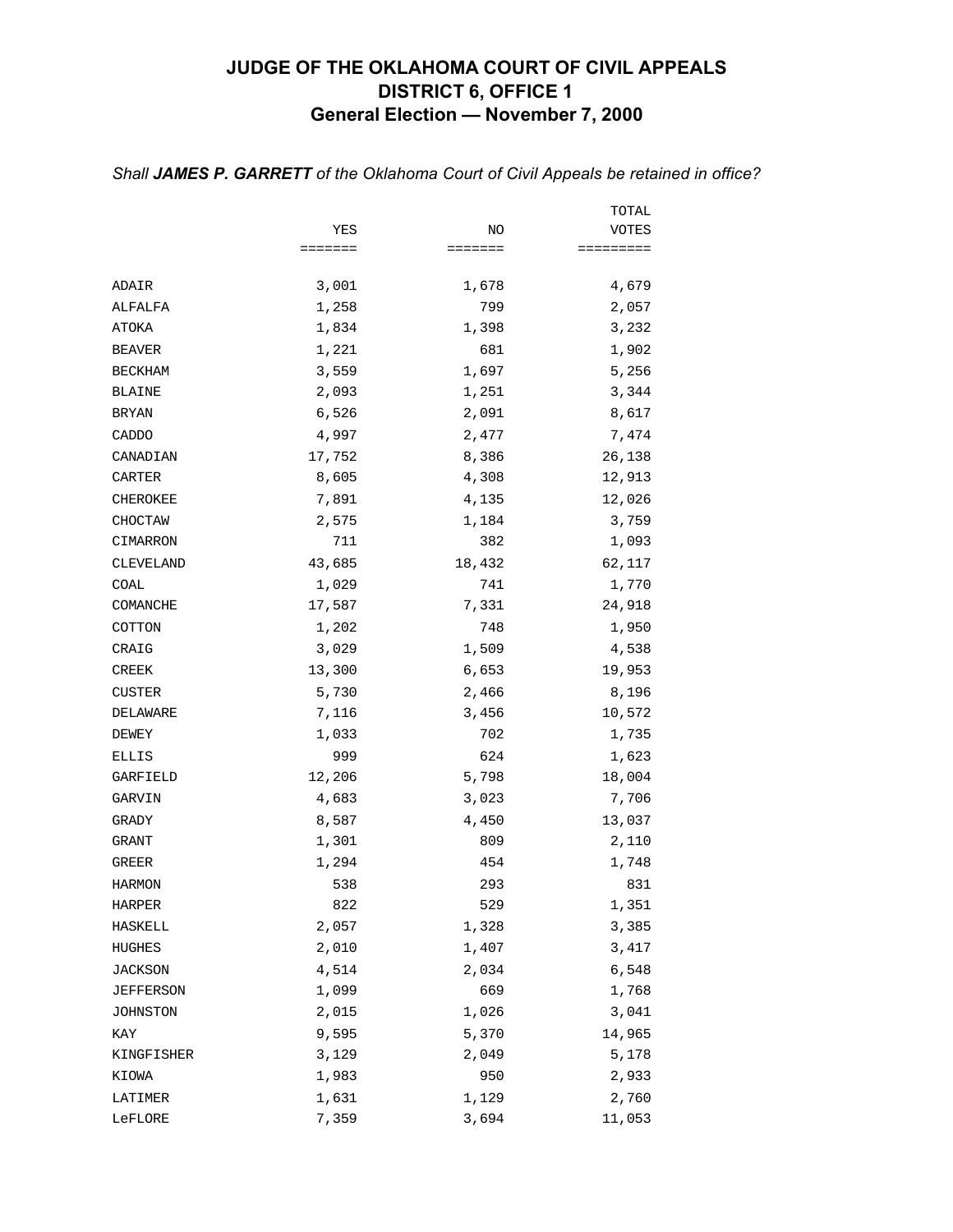## **JUDGE OF THE OKLAHOMA COURT OF CIVIL APPEALS DISTRICT 6, OFFICE 1 (continued)**

|              |         |         | TOTAL     |
|--------------|---------|---------|-----------|
|              | YES     | NO      | VOTES     |
|              | ======= | ======= | ========= |
| LINCOLN      | 5,814   | 3,816   | 9,630     |
| LOGAN        | 7,222   | 3,570   | 10,792    |
| LOVE         | 1,689   | 715     | 2,404     |
| MCCLAIN      | 5,366   | 3,173   | 8,539     |
| MCCURTAIN    | 4,758   | 2,666   | 7,424     |
| MCINTOSH     | 3,616   | 2,332   | 5,948     |
| MAJOR        | 1,734   | 1,076   | 2,810     |
| MARSHALL     | 2,476   | 1,151   | 3,627     |
| MAYES        | 7,295   | 4,291   | 11,586    |
| MURRAY       | 2,349   | 1,428   | 3,777     |
| MUSKOGEE     | 14,295  | 6,591   | 20,886    |
| <b>NOBLE</b> | 2,544   | 1,466   | 4,010     |
| NOWATA       | 2,068   | 1,097   | 3,165     |
| OKFUSKEE     | 1,657   | 1,218   | 2,875     |
| OKLAHOMA     | 126,252 | 49,162  | 175,414   |
| OKMULGEE     | 6,931   | 3,717   | 10,648    |
| OSAGE        | 8,940   | 4,315   | 13,255    |
| OTTAWA       | 6,199   | 2,705   | 8,904     |
| PAWNEE       | 3,338   | 1,634   | 4,972     |
| PAYNE        | 14,291  | 6,281   | 20,572    |
| PITTSBURG    | 8,376   | 5,019   | 13,395    |
| PONTOTOC     | 6,782   | 3,435   | 10,217    |
| POTTAWATOMIE | 11,868  | 6,559   | 18,427    |
| PUSHMATAHA   | 2,036   | 1,106   | 3,142     |
| ROGER MILLS  | 801     | 522     | 1,323     |
| ROGERS       | 17,201  | 7,468   | 24,669    |
| SEMINOLE     | 3,890   | 2,402   | 6,292     |
| SEQUOYAH     | 6,216   | 3,118   | 9,334     |
| STEPHENS     | 8,941   | 5,565   | 14,506    |
| TEXAS        | 3,617   | 1,509   | 5,126     |
| TILLMAN      | 1,825   | 715     | 2,540     |
| TULSA        | 129,771 | 46,315  | 176,086   |
| WAGONER      | 12,189  | 5,636   | 17,825    |
| WASHINGTON   | 12,397  | 4,773   | 17,170    |
| WASHITA      | 2,337   | 1,168   | 3,505     |
| <b>WOODS</b> | 2,405   | 957     | 3,362     |
| WOODWARD     | 4,012   | 1,951   | 5,963     |

### *Shall JAMES P. GARRETT of the Oklahoma Court of Civil Appeals be retained in office?*

STATE TOTAL: 685,054 308,763 993,817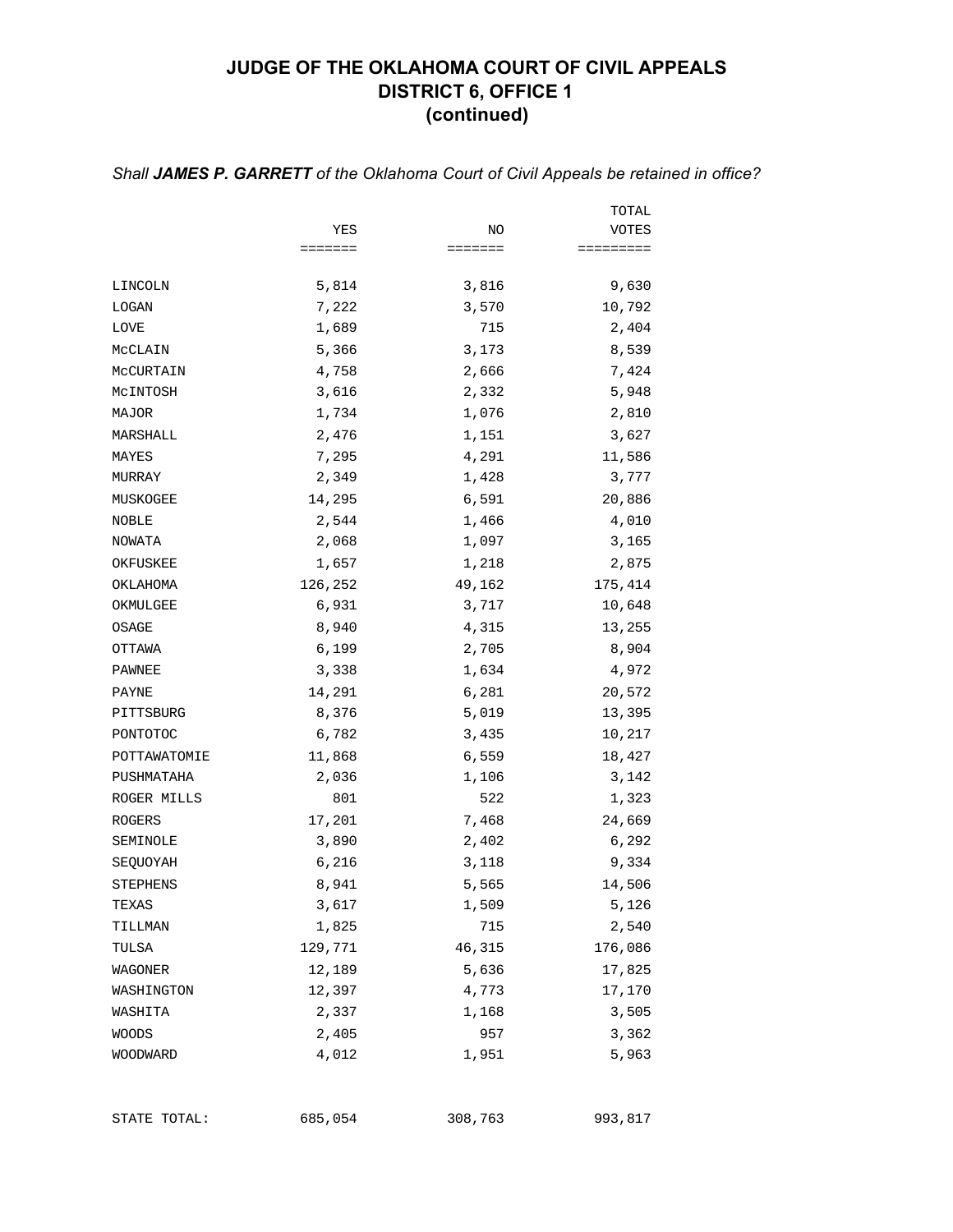### **JUDGE OF THE OKLAHOMA COURT OF CIVIL APPEALS DISTRICT 6, OFFICE 2 General Election — November 7, 2000**

|                 |         |         | TOTAL     |
|-----------------|---------|---------|-----------|
|                 | YES     | NO      | VOTES     |
|                 | ======= | ======= | ========= |
| ADAIR           | 2,953   | 1,680   | 4,633     |
| ALFALFA         | 1,265   | 803     | 2,068     |
| ATOKA           | 1,787   | 1,444   | 3,231     |
| <b>BEAVER</b>   | 1,234   | 675     | 1,909     |
| <b>BECKHAM</b>  | 3,468   | 1,738   | 5,206     |
| <b>BLAINE</b>   | 2,085   | 1,253   | 3,338     |
| <b>BRYAN</b>    | 6,392   | 2,179   | 8,571     |
| CADDO           | 5,036   | 2,435   | 7,471     |
| CANADIAN        | 17,872  | 8,366   | 26,238    |
| CARTER          | 8,593   | 4,299   | 12,892    |
| <b>CHEROKEE</b> | 7,896   | 4,112   | 12,008    |
| CHOCTAW         | 2,553   | 1,209   | 3,762     |
| CIMARRON        | 706     | 394     | 1,100     |
| CLEVELAND       | 44,189  | 18,123  | 62,312    |
| COAL            | 1,009   | 760     | 1,769     |
| COMANCHE        | 17,634  | 7,316   | 24,950    |
| COTTON          | 1,182   | 759     | 1,941     |
| CRAIG           | 3,019   | 1,507   | 4,526     |
| <b>CREEK</b>    | 13,269  | 6,697   | 19,966    |
| CUSTER          | 5,643   | 2,543   | 8,186     |
| DELAWARE        | 7,159   | 3,442   | 10,601    |
| DEWEY           | 1,008   | 723     | 1,731     |
| ELLIS           | 993     | 624     | 1,617     |
| GARFIELD        | 12,167  | 5,811   | 17,978    |
| GARVIN          | 4,612   | 3,093   | 7,705     |
| GRADY           | 8,559   | 4,496   | 13,055    |
| GRANT           | 1,302   | 815     | 2,117     |
| GREER           | 959     | 574     | 1,533     |
| <b>HARMON</b>   | 499     | 315     | 814       |
| HARPER          | 823     | 536     | 1,359     |
| HASKELL         | 2,023   | 1,344   | 3,367     |
| HUGHES          | 2,003   | 1,410   | 3,413     |
| <b>JACKSON</b>  | 4,473   | 2,041   | 6,514     |
| JEFFERSON       | 1,101   | 667     | 1,768     |
| JOHNSTON        | 1,974   | 1,055   | 3,029     |
| KAY             | 9,695   | 5,267   | 14,962    |
| KINGFISHER      | 3,070   | 2,112   | 5,182     |
| KIOWA           | 1,968   | 947     | 2,915     |
| LATIMER         | 1,623   | 1,134   | 2,757     |
| LeFLORE         | 7,307   | 3,764   | 11,071    |

### *Shall CAROL HANSEN of the Oklahoma Court of Civil Appeals be retained in office?*